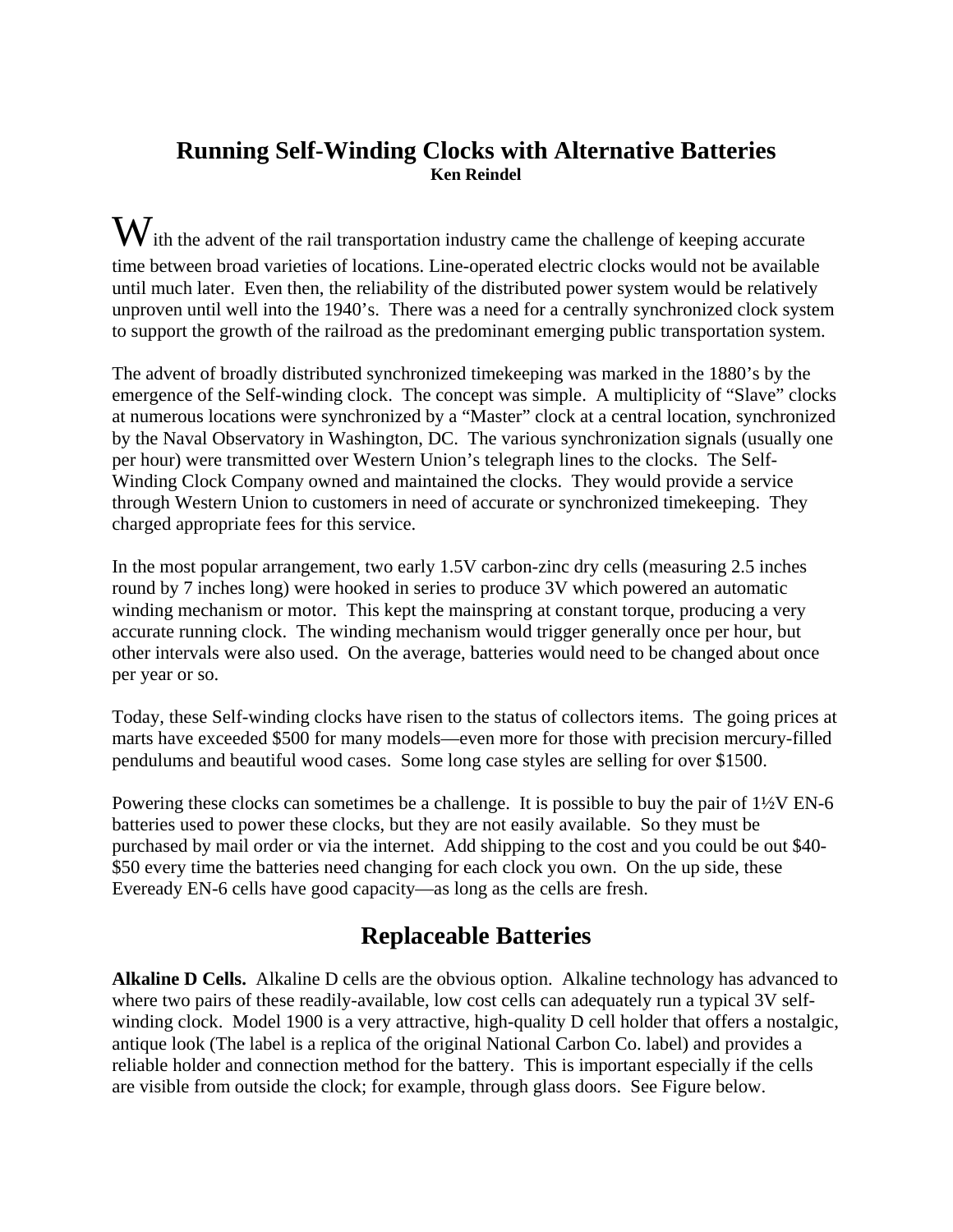

The theoretical capacity of an Eveready Energizer D cell is 18-20A-Hr to 0.9V per cell. On the surface, this would run a clock for well over 2 years. In reality however, it doesn't work out that way. Most self-winding clocks require fairly fresh cells to wind. The cell capacity to where the clocks typically malfunction is only about 8000 hours to 1.1V per cell which translates to a run time on the order of 1 year with fresh cells. You won't quite get double the capacity for double the cells due to shelf life. Nonetheless, for around 1 year of service between changing cells, this is an excellent and very economical option.

A rechargeable version, identical to the 1900, is also available. This model, the 1900R, will be discussed later in this article.

**Lithium D Cells.** There is a UL-approved lithium technology that has the right voltage (3.6V), ultra-low self-discharge and high energy density suitable for powering self-winding clocks. This is the Lithium-thionyl chloride cell. See picture to the left.



These cells are meant for low-drain standby applications such as powering commercial utility meters, beacon or emergency location transmitters, and military applications. A single D cell such as the Saft LS33600 Lithium cell would fit perfectly in the 1900 (http://www.atbatt.com/product/6710.asp). Installed in a 1900 holder (picture above) they can run a clock for 1.5 to 2 years. Two 1900 cells in parallel equipped with the Saft LS33600 could run a clock for 3-4 years, theoretically! We have not had sufficient run time to fully validate this, but it is very likely. Their discharge curves are ruler-flat which would assure reliable

winding and timekeeping over the full run time. More expensive than alkaline D cells, the Saft LS33600 cell would cost around \$18 every 2 years per replacement.

While one such cell would do very well powering clocks manufactured by the Self-Winding Clock Company, it would take two in parallel as described above to power the impulse-style clocks such as those manufactured by the American Clock Co. This is because the impulse current required would otherwise exceed the cell's capacity.

**Additional Voltages.** A major intrigue of the 1900 series is the possibility of generating exotic voltages in a very compact space. A 1900-3V contains a dual Alkaline D cell holder. Two such 1900-3V units in series could produce 6V.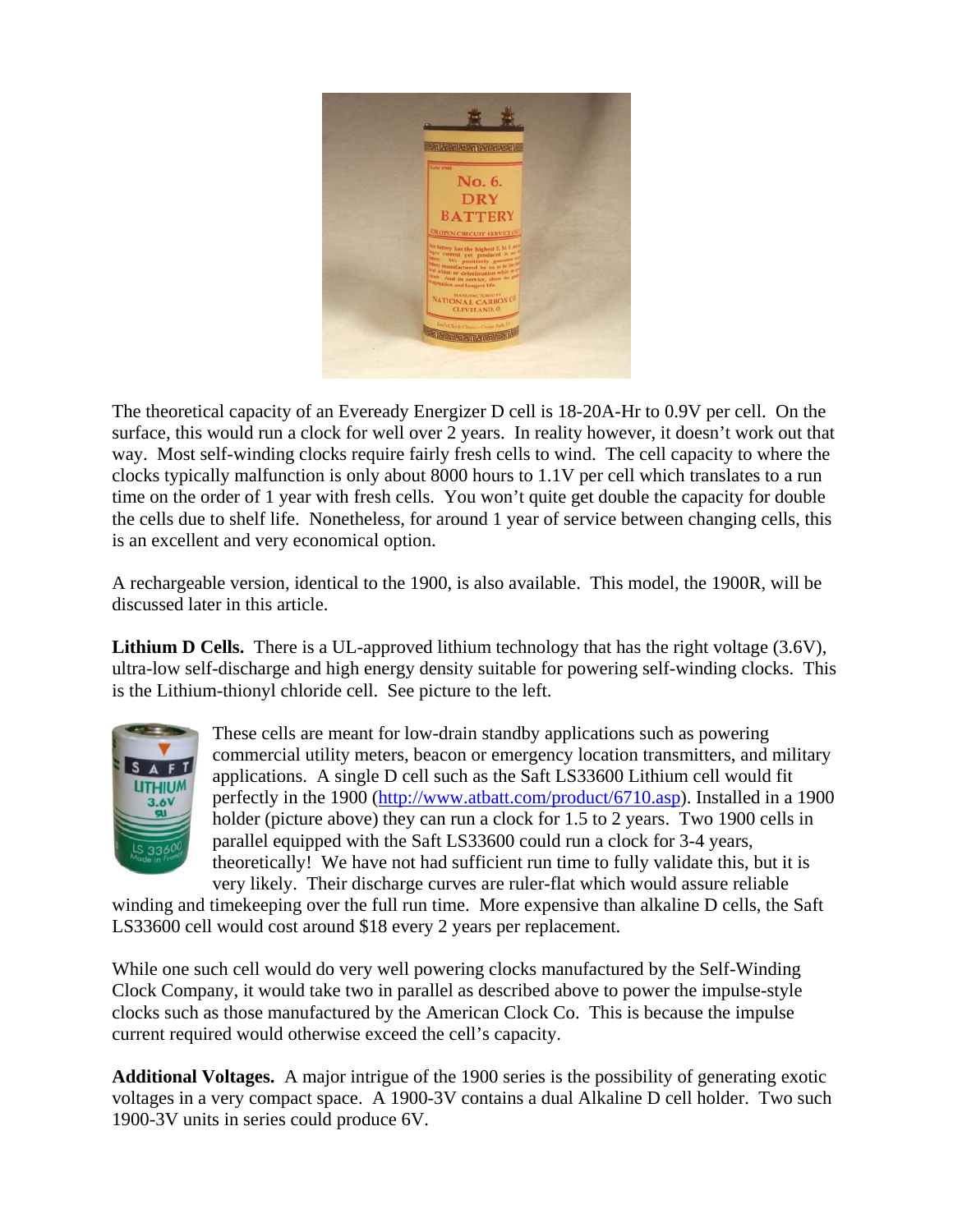The 1900 Series is available in other voltages as well. The 1900-12V is equipped with Alkaline D cells and an innovative, high-efficiency electronic voltage converter. It converts the 3V from the Alkaline D cell pair into 12V which can power the unusual 12V self-winders we occasionally encounter. A pair of these will power the 24V self-winders! That about covers the range of required voltages we would ever need. If however you require other voltages, let us know. We can provide them.

Users of alkaline and lithium cells should dispose of spent batteries responsibly. This applies to all batteries, and lithium is certainly no exception. Ken's Clock Clinic will continue to run tests using these cells and will post results as they become available.

# **Rechargeable Alternatives and the 1900R**

Recently we have been investigating the feasibility of running Self-winding clocks from rechargeable batteries. Below is a comparison table between numerous rechargeable technologies available today:

| <b>Technology</b> | <b>Advantages</b>                | <b>Disadvantages</b>               | <b>Typical</b><br>Cost |
|-------------------|----------------------------------|------------------------------------|------------------------|
|                   |                                  |                                    | \$/Watt-hr             |
| <b>NiCd</b>       | Can be deep discharged           | Low cell voltage $(1.2V)$          | \$.80                  |
| <b>NiMH</b>       | Higher energy density than NiCd  | Poorest self-discharge (3 months)  | \$1.00                 |
|                   |                                  | Very sensitive to over charging    |                        |
|                   |                                  | Standby use can damage battery     |                        |
| Li Ion            | Best cell voltage (3.6V)         | Safety considerations means        | \$.90                  |
|                   | Good self-discharge (10 months)  | expensive protection               |                        |
|                   |                                  | Most expensive                     |                        |
| Reusable          |                                  | Poor availability                  | \$.13                  |
| Alkaline          | Best self-discharge (5 years)    | Very few recharge cycles (as low   |                        |
|                   |                                  | as 8 in practice)                  |                        |
| Sealed Lead       | Better self-discharge (2 years)  | Weight                             | $$.21-$                |
| Acid (SLA)        | Good tolerance to standby use    | Venting during overcharge          | $$.45*$                |
|                   | Tolerant to overcharge           | Requires circuitry to prevent deep |                        |
|                   | Good cell voltage (2V)           | discharge                          |                        |
|                   | Probably the safest cell overall |                                    |                        |

\*Price depends on type of construction. Spiral wound cells offer best performance but are more expensive.

From the above table, it is very difficult to find a reliable rechargeable battery with low selfdischarge and good tolerance to standby use. These are among the most important selection criteria for powering clocks. Reusable Alkaline cells would possibly represent the potential winner overall. Unfortunately they suffer from limited availability and can only be recharged a few times because the capacity of the cell diminishes significantly with each recharge.

NiCd and NiMH technologies are excellent for high cycle applications like power tools but standby use can cause irreversible damage to the cell. Lithium ion cells are very expensive and have similar issues with self-discharge (although better than Nickel technologies). SLA technology surpasses all others in almost every category except weight, and they're relatively economical. Improvements in this 40 year old technology have established it as the preferred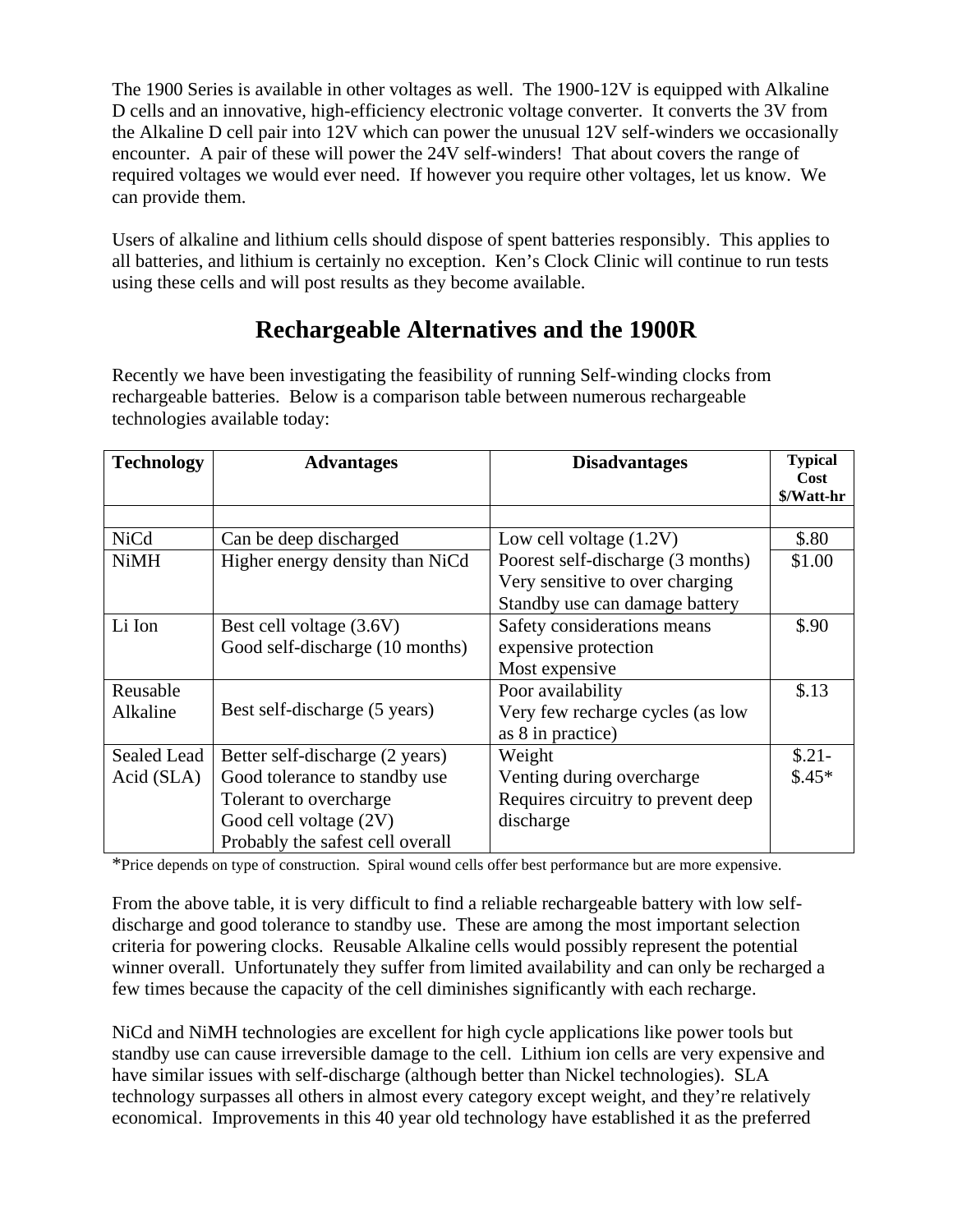choice where reliable service is a concern, such as hospital equipment and standby lighting systems—and our Self-winding clocks!

A rechargeable solution has the following advantages:

- Rechargeable batteries can be conveniently re-used for their service life (about 10 years with Hawker Cyclon cells) with annual or semi-annual charging
- Saves on inconvenience and cost of battery replacement, and is friendlier to the environment in the long run
- Units available that can fit into any clock.

**Safety Concerns.** All sealed lead-acid battery manufacturers (and for that matter, all rechargeable battery manufacturers) warn against charging their batteries in a sealed container due to hydrogen production if over-charged. The contacts used in Self-winding clocks might produce an arc during winding, which could theoretically ignite the hydrogen if the clock were tightly sealed. Hydrogen resists attempts to contain it in anything but a sealed metal or glass case, and these clocks are not well sealed (holes, seams, etc). To be on the safe side, simply leave doors or lids of the clock ajar during charging to avoid problems.

**Choosing a Battery**. In our opinion, the Hawker Cyclon battery is the finest high-quality miniature SLA rechargeable unit suitable for running self-winding clocks. It has excellent longterm performance when used in low drain applications (like self-winding clocks) because selfdischarge is 2x lower than any alternative technology. It is rugged enough to be used in a vacuum and is the lowest venting of all SLA technologies. For these reasons, it has been selected as the power plant for our Model 1900R.

The conventional SLAs such as the Genesis series (also available from Yuasa, PowerSonic, etc) also work if aesthetics are not an issue. However, they must be over-specified due to their selfdischarge. For example, a 2.5A-Hr 12V Cyclon battery pack will run a clock 1 year with the right voltage converter. But if a conventional SLA is used, you'd want to select a 3.4A-Hr rating because service capacity diminishes with time even if it isn't connected. Of course, voltage converters (discussed later), are necessary to provide charging and conversion from the standard 12V to the 3V needed to run most clocks. These converters are discussed later in the article.

A comparison of Hawker cells and conventional SLAs are shown below. More information is available from the manufacturers by following the links at http://www.batterystore.com. Battery Store offers all of these batteries for reasonable prices.

| <b>Battery</b>     | Size (inches)                  |      | Run       | Fit in clock? | <b>Service Life</b> | <b>Price</b> |
|--------------------|--------------------------------|------|-----------|---------------|---------------------|--------------|
|                    |                                |      | Time      |               | (vears)             |              |
| Cyclon 0810-109    | $1.48 \times 2.66 \times 8.08$ | 12.6 | vr        | Some          | 10+                 | \$43         |
| Genesis $NP1.2-12$ | $2.15 \times 1.89 \times 3.82$ | 12.6 | $4-6$ mo  | All           |                     | \$12.95      |
| Genesis NP3.4-12   | $2.36 \times 2.64 \times 5.23$ | 12.6 | vr        | Some          |                     | \$16.00      |
| Cyclon 0800-004    | Used in 1900R                  | 4.2  | $8-10$ mo |               | $8 - 10$            | $N/A**$      |

#### **SLA Batteries suitable for Self-Winding Clocks (based on Manufacturer's data)**

\*\*Data on the Cyclon 0800-004 included for comparison. This battery is the power plant of the Model 1900R.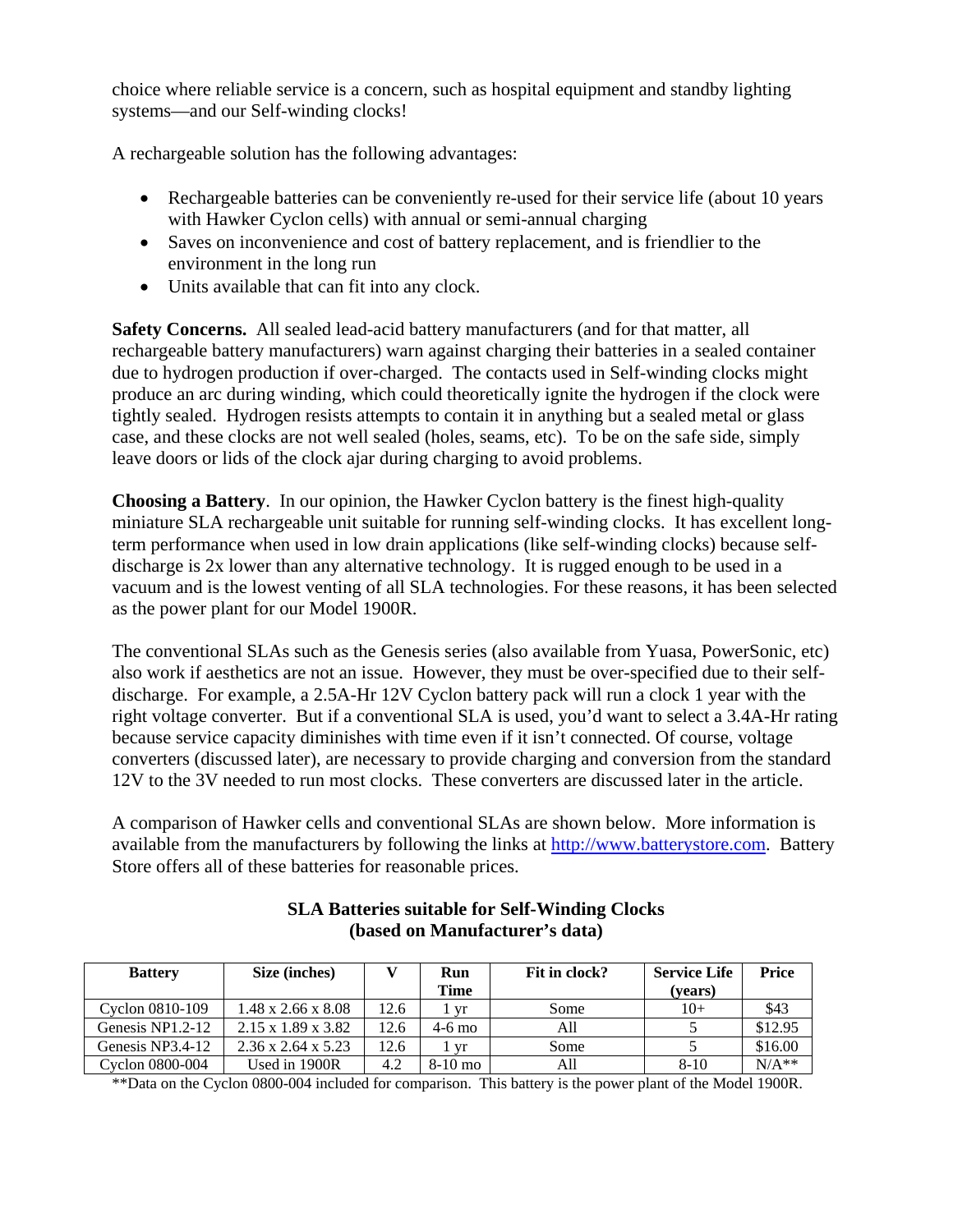**Model 1900R.** This model is the twin brother to our nostalgic alkaline battery holder 1900. It is based on a pair of Hawker Cyclon X cells which are built into a vintage No. 6 package. It includes a line charger. Run time between recharging is approximately 8-10 months depending on the clock.

The standard 1900R is a 3V output unit. This simplifies the charging on most clocks since only one cell needs to be charged. If, for aesthetic reasons, it is desired to have a second battery in the clock, an economical cell body can be supplied which acts only as a terminal for the second set of wires installed in self-winders and to complete the circuit for the single 3V unit.

**Powering 12V and 24V Clocks with 1900R.** Again, the appeal of the 1900R is its availability in other voltages besides 3V. Some self-winders used as masters were originally powered from large battery arrangements available at the master site. In these cases, the batteries were not installed in the clock, but were remotely located in closets and basements (so they could stay cool) where there was sufficient room for the 8 or 16 (or more) cell banks. Wires were run within the structure between the battery banks and the clocks. These somewhat rare clocks were powered from 12V and even 24V dry cell stacks. There simply wasn't any aesthetically clean way to power these clocks until the 1900 and 1900R. With the 12V versions, a single, charming No. 6 rechargeable cell provides enough voltage and power to run the clock for many months!

The rechargeable 1900R is in many ways an ideal solution. It carries the vintage charm of the original battery, complimenting the clock's heritage. It pays itself back because it is reusable. It is convenient to recharge, with visual indication that the battery is charging or charged. It's also the ideal diagnostic battery for the bench, where clocks with unknown problems are connected and tested. No risk of damage to the clock or battery exists.

The standard 12V SLA described in the previous section is a viable option for 12V and 24V clocks, if (once again) aesthetics are not an issue. An approved charger must be used to assure maximum battery life. Also, the battery must be disconnected from the clock once its terminal voltage drops below 11V or irreversible damage to the battery will take place. Later in this article we'll discuss battery converters that address these requirements.

**Test Runs.** We have been testing a variety of these SLA batteries (plus converters) and the 1900R with our clocks with great success. Since the output voltage is constant regardless of battery state, timekeeping is improved. It's convenient to simply "plug in" the unit and recharge the batteries vs. scrambling around for new batteries and hoping they are fresh. If the clock malfunctions mechanically, no damage occurs and batteries aren't wasted. We simply correct the problem, recharge the batteries, and the clock is running again.

**Solar Power?** For you techie types, there is a way to get perpetual running out of your selfwinder. The high efficiency of both the charge circuitry and the voltage converter circuitry within the Model 1900R and 1000R (see below) opens the door to float charging the battery with sunlight. Small 6V and 12V solar cells are available from hobby, boating and outdoor sporting goods stores that can help accomplish this task. See Figure below.

These solar cells can be fitted with connectors that will simply plug into the 1900R. Just let us know and we can make these connectors available to you, or make solar panels fitted with these connectors available. kensclockclinic@aol.com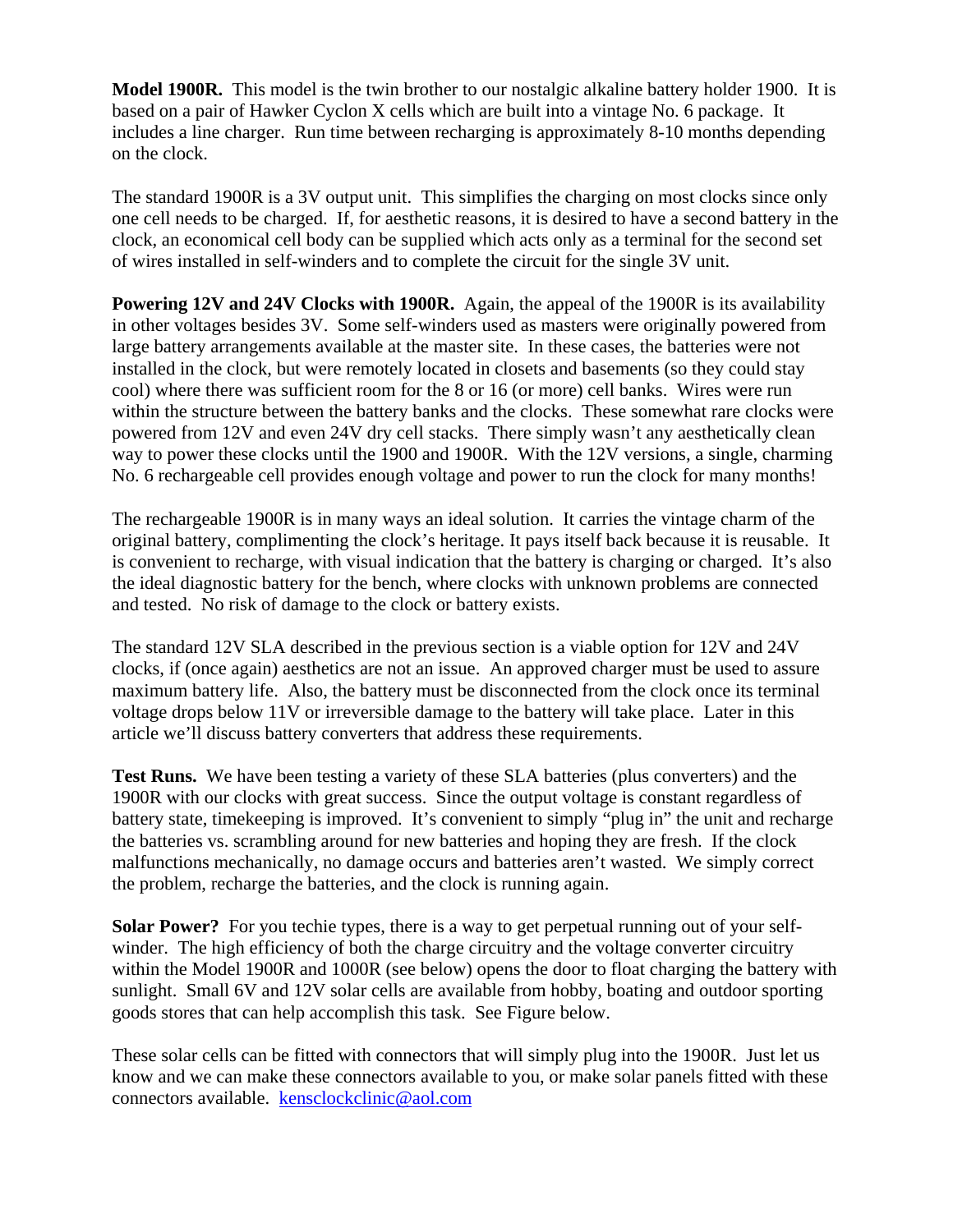

**GM-684 Solar panel** used with some of our clocks. It is rated at 1.2W and keeps the battery charged continuously.

This solar panel can be purchased from Academy Sporting Goods or Electronix Express http://www.elexp.com/opt\_lc01.htm

Part No. 08SLC09

Price plus shipping will be about \$20.

**Keep in mind that since solar charging the battery is virtually a full-time charging process; the clock should not be tightly sealed if used with a solar panel.** Used with a GM-684 solar panel, minimal hydrogen gas will be generated by the cell. However, it would be best to assure that there is a 1/8 inch opening around the perimeter of the door to prevent hydrogen buildup within the clock (to be safe). Or, mount the battery outside the clock.

The wires from the solar cell can be extremely thin (even AWG 28 will work adequately) since the current supplied by these solar cells is small. The wires can be run under closed windows with the solar cell mounted on the outside ledge of the window (this is where ours has been for 6 months now).

Using a GM-684 1.2W solar cell available for about \$20, about all that is needed is about 30 minutes of bright sunlight per day on the average. Per 6 month period, most US locations will provide adequate sunlight to "top off" the battery and keep it charged with a grand total of about a week of sunlight. (There is plenty of reserve energy in the battery to make it through the snowy winters in most locations!) Even a cloudy day will produce a trickle charge to the battery. **Note:** Inside lighting is not sufficient to charge the SLA.

# **Separate Battery Converters and Other Battery Alternatives**

**The Model 1000 DC Voltage Converter.** The economical Lantern battery has the capacity needed for self-winding clocks. Previously they could not be used with these clocks without risk of damage to the clock because they are 6V. The Model 1000 will provide efficient voltage conversion to 3V. It can be powered from any alkaline lantern cell. See photos below.

**The Model 1000R.** The Model 1000R is an economical solution for those who prefer to provide their own SLA battery. It is very small and compact (as is seen in the following photos) and fits easily into any clock, connecting to the battery with pre-installed 0.25" inch slip connectors. It is available with 3V, 6V, and 12V output voltage (just let us know what you need). Two would be required to power a 24V clock, along with two SLA's.

The Model 1000R packs a lot of capability into a very small package. It provides internal duallevel charging circuitry, voltage converter, and low battery shut down to prevent damage to the SLA cells. It comes with wall adapter for charging and is ready to hook up and use.